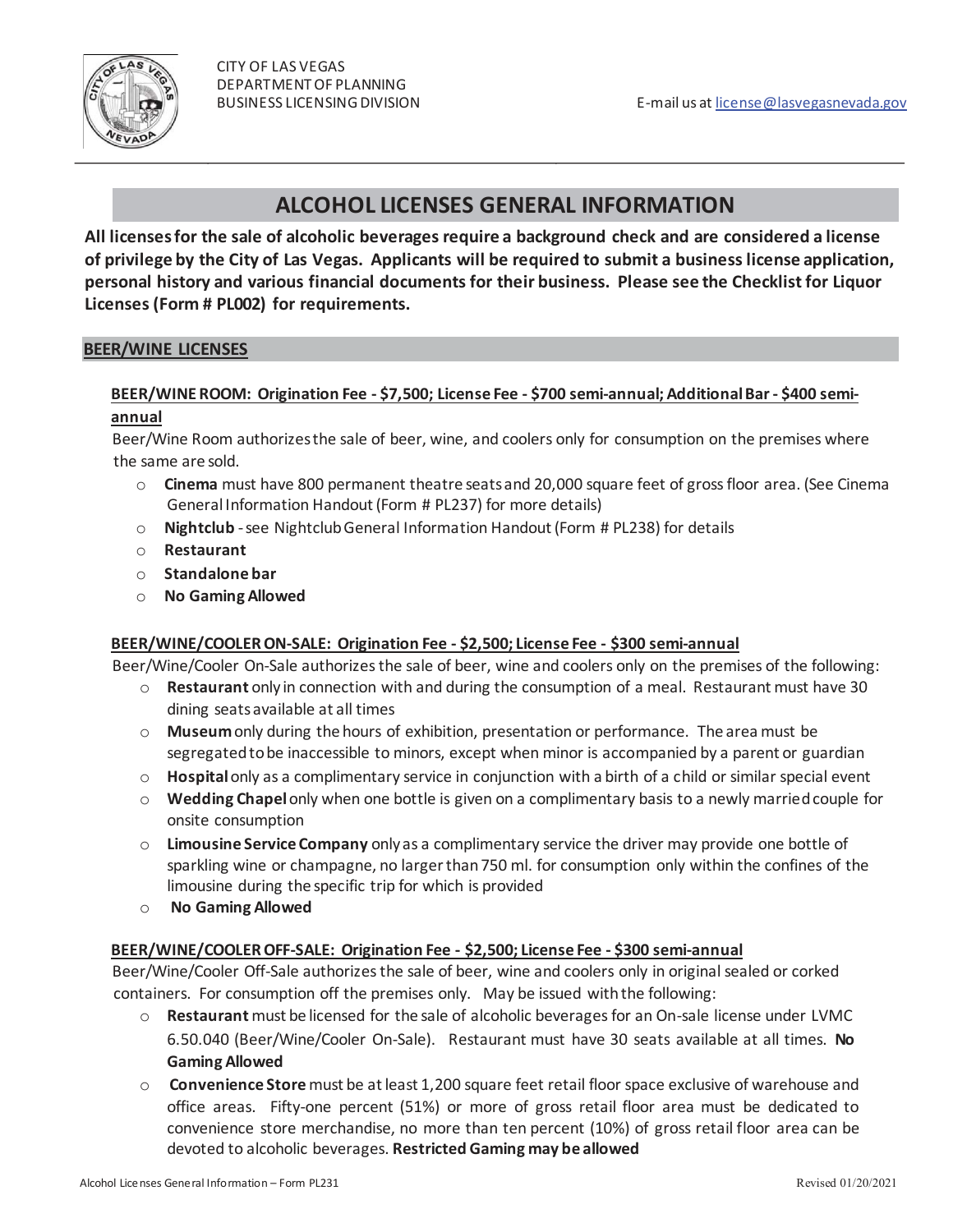- o **Grocery Store** must be at least 5,000 square feet of floor space area exclusive of warehouse and office space, no more than ten percent (10%) of gross retail area can be devoted to alcoholic beverages. **Restricted Gaming may be allowed**
- o **Drug Store** must have a State licensed pharmacist present at all times; gross revenue of prescription pharmaceuticals must be in excess of 50% of the establishment's gross revenue. **Restricted Gaming may be allowed**
- o **General Retail Store (formerly Specialty Merchandise Store, Mega Store)** must be at least 5,000 square feet of floor space area exclusive of warehouse and office space, no more than ten percent (10%) of gross retail area can be devoted to alcoholic beverages. **Restricted Gaming may be allowed**
- o **Gift Shop, Resort Hotel Leased**
- o **Beer Wine Room** licensed for the sale of alcoholic beverages under LVMC 6.50.080 but only if the licensee holds a Nevada State licensed to manufacture malt beverages and must first present to the Department proof of such licensure pursuant to NRS 369. An off-sale license under this license authorizes the sale for off-premise consumption of malt beverages only, and only those that have been manufactured by the licensee. Off-sale must be in their original sealed containers at the time of sale and may be sold only from behind a bar or a storeroom. Off-sale beverages may only be sold in six-pack configurations or in growlers.

#### **FULL ALCOHOL LICENSES**

# **RESTAURANT WITH ALCOHOL: Origination Fee - \$40,000; License Fee - \$800 semi-annual; Additional Bar \$750 semi-annual**

Restaurant with Alcohol authorized alcoholic beverages to be sold at a restaurant advertised and/or held out to the public to be a place where the primary business is to serve meals and has meals available for service at tables or booths during all times that the business is open.

- $\circ$  Alcoholic beverages may be served to adult patrons throughout the premises of a restaurant with alcohol, and adults accompanying a minor into the restaurant portion of the business may only be served alcohol in conjunction with meals at dining tables or booths
- o May have a lounge area for adults only
- o Must have at least 100 dining seats available (separate from bar and lounge seating)
- $\circ$  The seating area in the lounge area of a restaurant with alcohol shall not exceed (1) one bar seat or stool for each (8) eight restaurant seats; and (2) one table or booth seat for each three restaurant seats
- o **Restricted gaming may be allowed – limit 5 slot machines**

# **RESTAURANT SERVICE BAR: Origination Fee - \$30,000; License Fee - \$600 semi-annual**

Restaurant Service Bar authorizes alcoholic beverages to be sold from a restaurant service bar for consumption only in connection with meals served at tables on the premises of the restaurant where the same are sold.

- o **Customers are NOT permitted to purchase alcohol directly from a restaurant service bar area**.
- o **No lounge area is permitted**
- o **No Gaming Allowed**

#### **TAVERN: Origination Fee - \$75,000; License Fee - \$1,200 semi-annual; Additional Bar - \$900 semi-annual**

A tavern license authorizes the sale of alcoholic beverages for consumption on the premises where the same are sold, and authorizes the sale, to consumers only and not for resale, of alcoholic beverages, in original sealed or corked containers from a behind a bar or from a storeroom only, for consumption off the premises where the same are sold. A tavern licensee may not display or advertise such liquor for off-sale purchase by patrons, and any sales must be incidental to the on-premise sale and consumption of alcoholic beverages. Restricted and Non-Restricted Gaming may be allowed. The Tavern license may be issued with the following:

- o **Cinema**
- o **Night Club**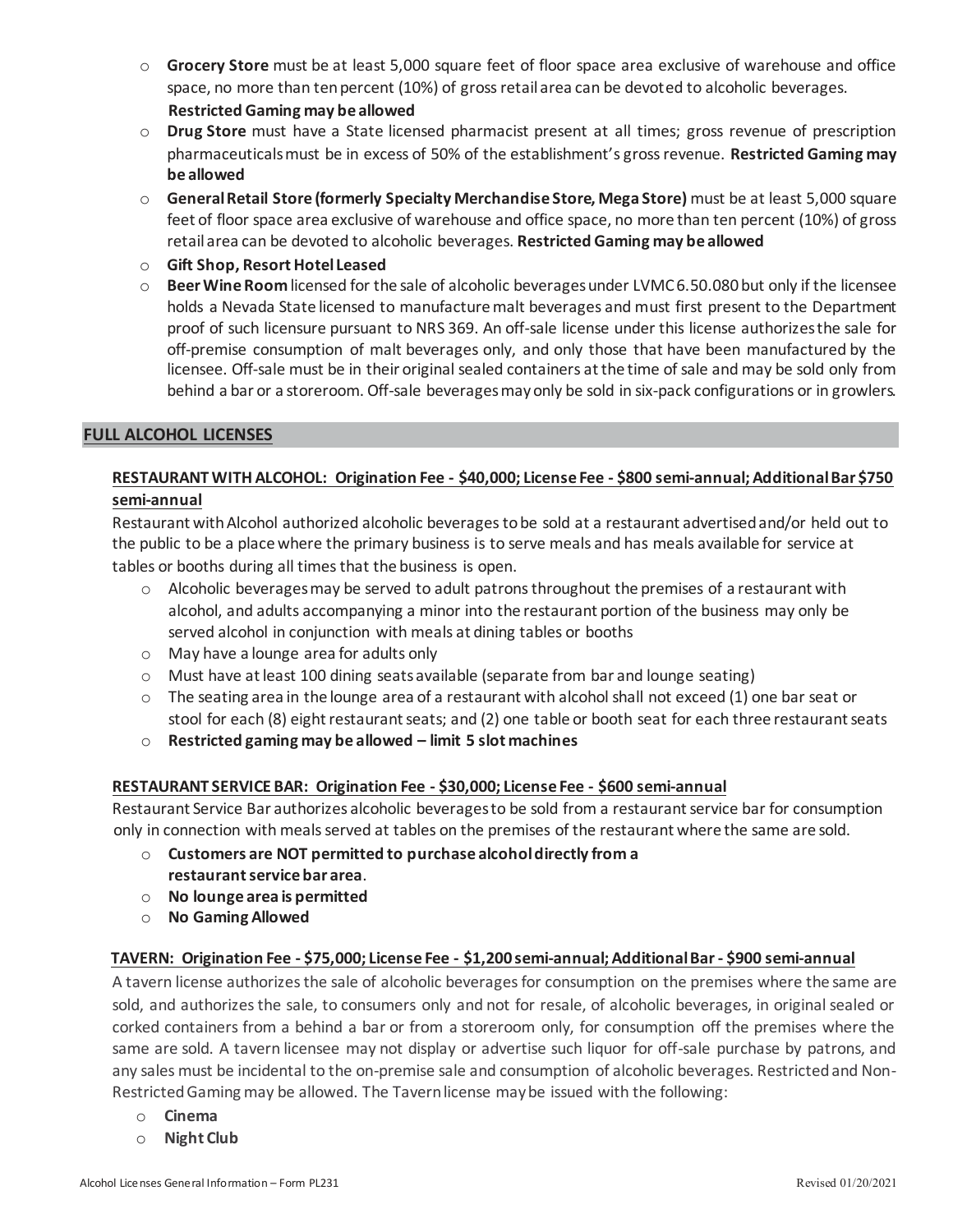- o **Resort Hotel**
- o **Restaurant**
- o **Standalone Bar**
- o **Other Compatible Business Models**
- o **Gaming may be allowed up to 15 Slots unless a Resort Hotel Casino**

# **PACKAGE LIQUOR (LIQUOR STORE): Origination Fee - \$40,000; License Fee - \$750 semi-annual**

Package Liquor license authorizesthe sale, to consumer only and not for resale, of alcoholic beverages, in original sealed or corked containers, for consumption off the premises where the same are sold. **Grocery Store, Liquor Store.**

- o **Grocery Store** must be at least 5,000 square feet of floor space area exclusive of warehouse and office space, no more than ten percent (10%) of gross retail area can be devoted to alcoholic beverages. **Restricted Gaming may be allowed**
- o **Liquor Store**must be at least 1,200 square feet of retail floor space exclusive of warehouse and office
- o areas. Entry to minors is not allowed, except as provided for in LVMC 6.50.170. **Restricted Gaming may be allowed**

#### **RESTRICTED LOCATIONS**

#### **DOWNTOWN ONLY:**

#### **TAVERN LIMITED: Origination Fee - \$20,000; License Fee - \$800 semi-annual; Additional Bar - \$500 semiannual**  A tavern-limited license authorizes the sale of alcoholic beverages

- o **A themed establishment such as a restaurant or other venue**
- o **An establishment that provides lives entertainment at least two nights per week**
- o **ONLY in theDowntown Centennial Plan area**
- o **No Gaming Allowed**

#### **ARTS DISTRICT ONLY:**

#### **URBAN LOUNGE: Origination Fee \$50,000; License fee - \$1000 semi-annual; Additional Bar - \$750 semi-annual**

An urban lounge license authorizes the sale of alcoholic beverages for consumption on the premises where the same are sold only, and the sale, to consumers only and not for resale, of alcoholic beverages in original sealed or corked containers from behind a bar or from a storeroom only, for consumption off the premises where the same are sold. An urban lounge licensee may not display or advertise such liquor for off-sale purchase by patrons, and any sales must be incidental to the on-premise sale and consumption of alcoholic beverages. An urban lounge license may be issued only at a location and with the following type of licenses:

- O **Restaurant**
- o **Standalone Bar**
- o **Other Compatible Business Models**
- o **Restricted Gaming may be allowed - Limit 5 Slot Machines**

#### **SAHARA AVENUE (Between Valley View and Durango Drive) ONLY:**

#### **TAVERN-RESTRICTED: Origination Fee - \$20,000; License Fee - \$800 semi-annual; Additional bar - \$500 semi-**

#### **annual**

A tavern-restricted license authorizes the sale of alcoholic beverages only for consumption on the premises where the same are sold. Unless approved by City Council, an establishment operating under this license:

- $\circ$  Shall not be open for business between the hours of 2:00 am and 6:00 am
- $\circ$  Shall ensure that all business activities are conducted entirely within the interior of the establishment
- $\circ$  Shall not allow minors on the premises while alcohol is being served, unless: the premises has a restaurant whose existence and configuration has been approved by the Director; and minors are only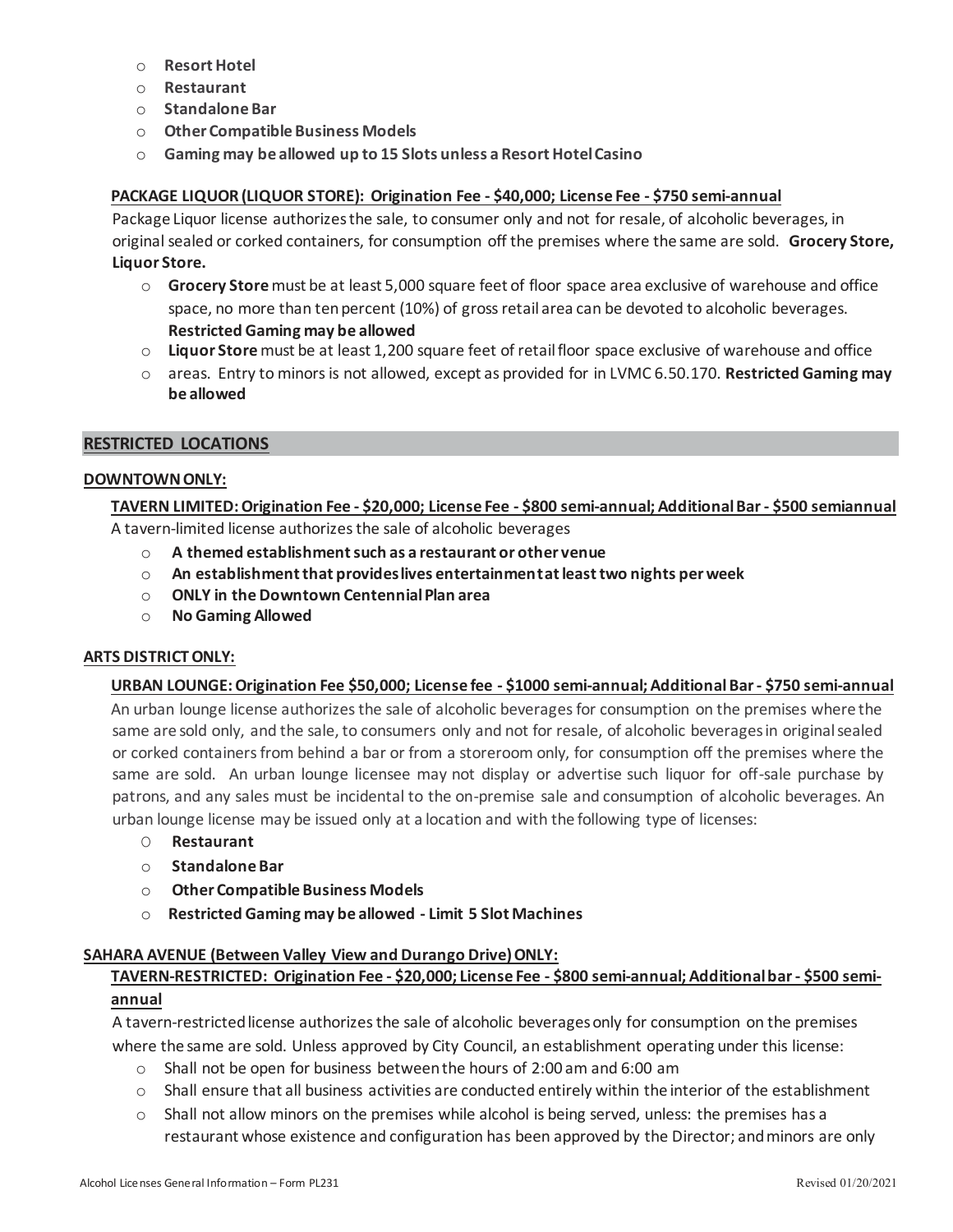permitted only in connection with the consumption of a meal within the restaurant area, and only between the hours of 6:00 am and 10:00 pm

- o **Restaurant**
- o **Nightclub**
- o **Standalone Bar**
- o **Other Compatible Business Models**
- o **No Gaming Allowed**

#### **SPECIAL FACILITIES**

#### **BANQUET OR EVENT ESTABLISHMENT: Origination Fee -\$20,000; License Fee - \$500 semi-annual**

Banquet or Event Establishment authorizes the sale of alcoholic beverages for consumption at specific unique events on the premises of a licensed banquet or event establishment. The intent is to permit a banquet or event establishment licensee to offer, sell and serve alcoholic beverages to persons associated with a specified unique event, such as a wedding or wedding reception, bar mitzvah, birthday party or similar unique event, but in no way permit a licensee to utilize a banquet or event establishment license to operate a recurring nightclub or tavern operation without the appropriate alcoholic beverage license. **No Gaming allowed**

# **GENERAL ON-SALE: Origination Fee - \$75,000; License Fee - \$1,200 semi-annual; Additional Bar - \$900 semiannual**

General On-Sale authorizes the sale of alcoholic beverages for consumption on the premises of a licensed golf course establishment, a sports arena, a cultural establishment, a convention center or a theme amusement park where alcohol sales are incidental to the primary business. **No Gaming allowed**

#### **GENERAL ON-SALE (Beer and Wine): Origination Fee - \$20,000; License Fee - \$500 semi-annual**

General On-Sale (Beer and Wine) license authorizes the sale of beer and wine for consumption on the premises of a licensed golf course establishment, a sports arena, a cultural establishment, a convention center or a theme amusement park where alcohol sales are incidental to the primary business. **No Gaming allowed**

#### **HOTEL LOUNGE BAR (ANCILLARY LOUNGE BAR): Origination Fee - \$40,000; License Fee - \$1,200 semi-annual**

Hotel Lounge Bar authorizes the sale of alcoholic beverages for consumption on the premises of a hotel or mixed-use building subject to the following conditions:

- o Minimum of 150 rooms (hotel or residential units)
- o Beverages are served and consumed only at tables and booths located within the lounge bar area, within a hotel pool area, or within hotel rooms as an incident to room service;
- o Maximum available customer seating in the lounge bar area does not exceed 50 seats.
- o **No Gaming allowed**

#### **NON-PROFIT CLUB GENERAL ON-SALE: Origination Fee - \$2,000; License Fee - \$200 semi-annual**

Non-Profit Club General On-Sale authorizes the sale of alcoholic beverages by the licensee or the licensee's authorized employees only for consumption on the premises and only to bona fide dues-paying members of the club, and to member's bona fide guests. "Non-Profit" club means any non-profit corporation, association or organization which has been in continual existence for at least two (2) years prior to applying for a license under Chapter 6.50, and:

- $\circ$  Is organized or qualified to do business and operate under the laws of the state;  $\circ$  Has tax-exempt status granted by the United States Internal Revenue Service;
- o Maintains a membership of at least one hundred (100) active members who are residents of Southern Nevada, who are twenty-one (21) years of age or older and who pay dues to the non-profit corporation, association, or organization.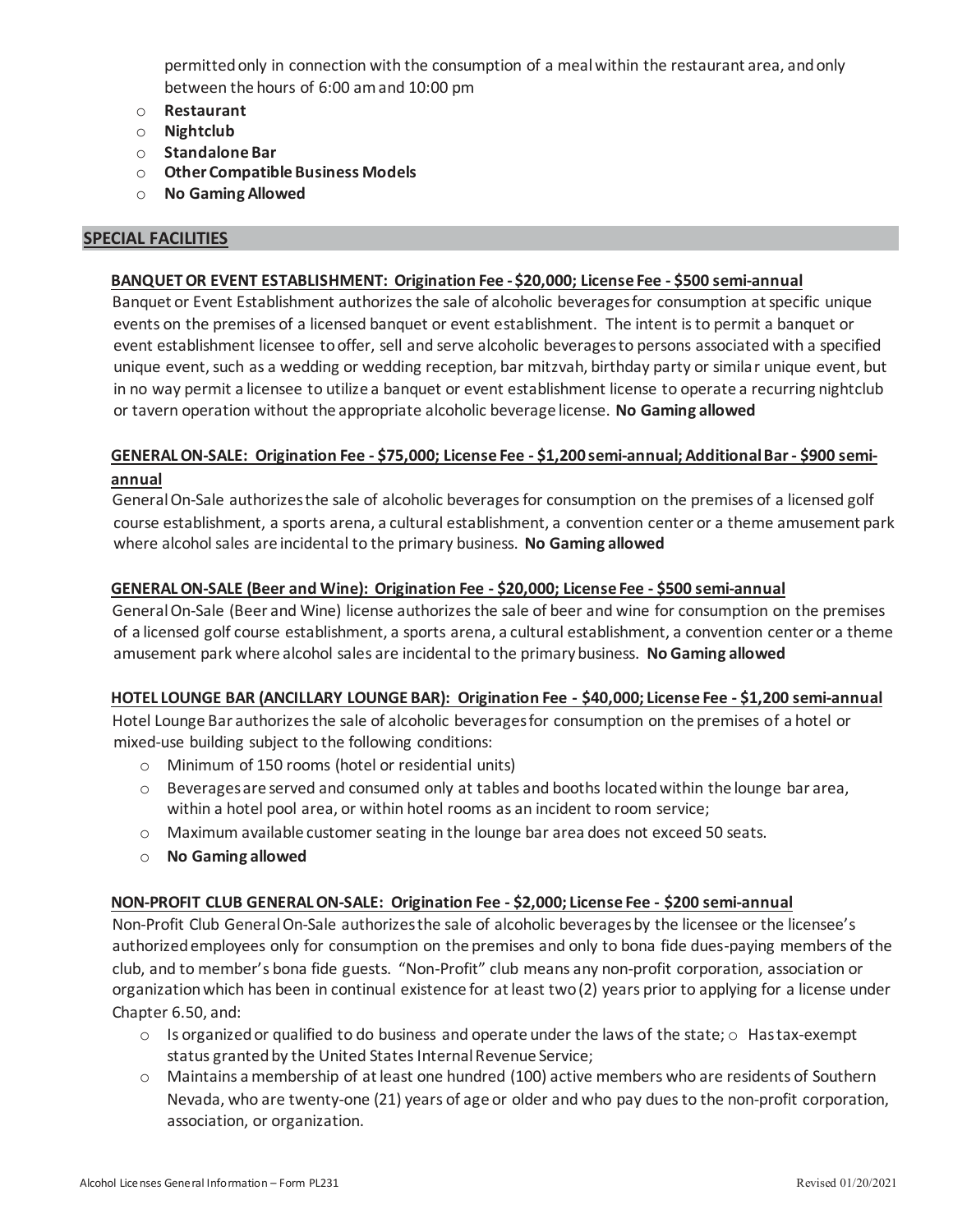- $\circ$  Operates a club house, club room or meeting room in a permanent location which it owns or leases;  $\circ$ Maintains a sign-in log that each member and the member's guests must sign upon entering the club house, club room or meeting room operated by the club.
- o **No Gaming allowed, unless gaming was approved under LVMC 6.40.155(C)**

# **LIQUOR MANUFACTURER: Origination Fee - \$10,000; License Fee - \$1,000 semi-annual**

Liquor Manufacturer authorizes the manufacture, production and bottling of alcoholic beverages of all kinds, including the brewing, distilling and rectifying activities associated therewith. The holder of such a license is subject to all Federal and State statutes and regulations. \*Not eligible for a temporary license without State Liquor Manufacturer approval.

#### **WHOLESALE GENERAL: Origination Fee - \$10,000; License Fee - \$1,000 semi-annual**

Wholesale General authorizes the sale of alcoholic beverages in original sealed or corked containers to any licensee for resale. A Wholesale General Licensee may ONLY sell to a properly licensed retailer; they may not sell to the public. \*Not eligible for a temporary license without State Liquor Who approval.

 $\circ$  Must keep on hand a stock of alcoholic beverages whose cost of acquisition is fifty thousand dollars (\$50,000) or more.

#### **SPECIALTY LICENSES**

# **ALCOHOLIC BEVERAGE CATERER: Origination Fee \$4,000; License Fee - \$500 semi-annual; Permit Fee - \$25 per bar/per day**

# Alcoholic Beverage Caterer authorizes the sale, pouring or serving of alcoholic beverages or the delivery of keg beer to the premises of a purchaser:

- $\circ$  By an alcoholic beverage caterer or the caterer's authorized employees pursuant to a permit;
- o Only for consumption on the premises where the same are dispensed, served or sold, and only where the premises is at a commercial or other nonresidential location; and
- $\circ$  Only during the times, dates and places specified in a permit to provide alcoholic beverage catering services issued pursuant to LVMC 6.50.350.

**NOTE:** A Caterer may provide: Delivery of Keg Beer, Sale by the drink at a private event, set up a bar open to the public only subject to a special event permit, Provide servers and bartenders only for a fee

#### **ALCOHOL DELIVERY SUPPORT SERVICE: Origination fee \$4000; License Fee - \$500 semi-annual**

Alcohol delivery support service allows a person to deliver alcoholic beverages on behalf of an establishment that sells alcoholic beverages for off-premise consumption and who holds an Ancillary Internet Sales license for alcohol. Each alcoholic beverage delivered under this license:

- o Must be in the original manufacturer-sealed container;
- $\circ$  Must have purchased from the establishment by a consumer for delivery to the premises requested by the purchaser;
- o Must have been purchased by telephone, internet or other electronic means; and
- o Is subject to the sales and delivery restrictions set forth in LVMC 6.50.100(B).

# **ANCILLARY BREW PUB ANCILLARY (MICROBREWERY): Origination Fee – None; License Fee - \$500 or 1% of gross sales, whichever is greater, semi-annual**

Brew Pub Ancillary allows the manufacture and sale of malt beverages at an establishment as long as the primary license is a Tavern, Tavern-limited, Beer Wine Room or Urban Lounge. \*Not eligible for a temporary license without State Brew Pub approval.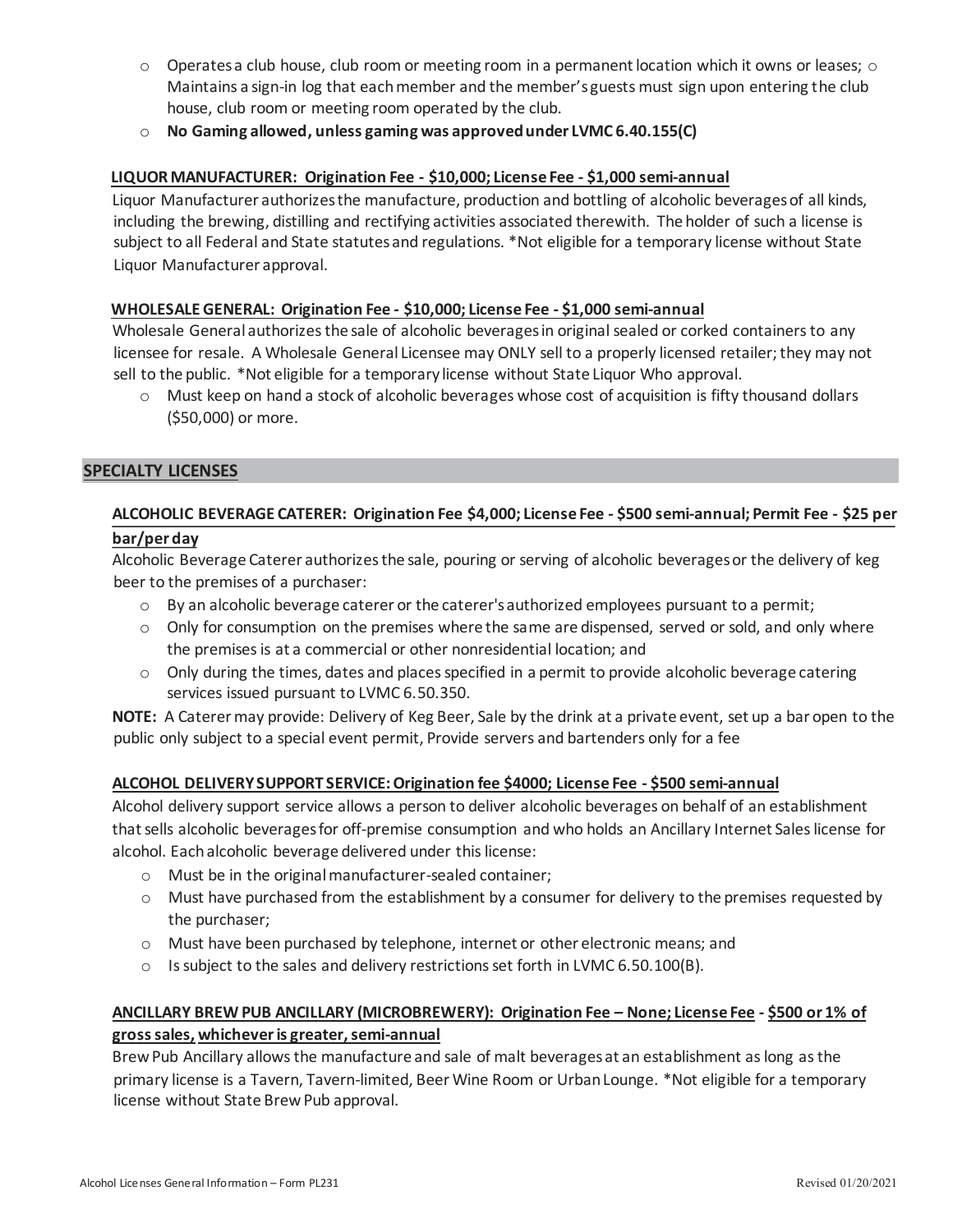#### **ANCILLARY SPECIALTY SALES/TASTING: Origination Fee –None; License Fee - \$500 or 1% of Gross sales,**

#### **Whichever is greater, semi-annual**

Ancillary Specialty Sales/Tasting means the sale of alcoholic beverages for specialty sales, instruction or tasting. Each activity listed below requires a separate ancillary license:

- o **Internet Sales**  Package Liquor Licensee with a grocery store or general retail store in excess of 5,000 square feet; for home delivery of alcohol.
- o **Instructional Wine-Making** Package Liquor Licensee; for wine making classes.
- o **Tasting**  Package Liquor, Wholesale General or Beer/Wine/Cooler Off-sale licensee; for wine, beer, cordials or liqueur tasting.
- o **Individual Access (mini-bars)** at hotels, convention facilities or sports arena.

# **ANCILLARY CRAFT DISTILLERY: Origination Fee - None; License Fee - \$500 or 1% of gross sales whichever is greater, semi-annual**

Ancillary Craft Distillery allows the sale of craft distilled beverages at an establishment, but only if the owner of the establishment maintains, in a primary capacity, at the same location, a liquor manufacturer's license pursuant to LVMC 6.50.145 and NRS Chapter 369. \*Not eligible for a temporary license without State Liquor Craft Distillery approval.

- $\circ$  The sale of alcoholic beverages is limited to craft distillery beverages that have been produced at the establishment;
- o Allow on-site consumption of manufactured craft distilled beverages during Director approved events;
- o No permanent bar structures shall be allowed;
- $\circ$  Serve to consumers samples of its manufactured craft distilled beverages; and
- $\circ$  Sell to consumers, for off-site consumption, its manufactured craft distilled beverages.
- o **No Gaming allowed**

# **ANCILLARY WINERY: Origination Fee - None; License Fee - \$500 or 1% of gross sales whichever is greater, semi-annual**

Ancillary Winery allows manufacturing and sale of wine beverages at an establishment, but only if the owner of the establishment maintains, in a primary capacity, at the same location, one of the following licenses: Tavern, Tavern-Limited, Beer Wine Room, Urban Lounge, Tavern-Restricted. \*Not eligible for a temporary license without State Liquor Winery approval.

- $\circ$  The manufacture and sale of the wine produces at this location must be in compliance with Federal laws and NRS 597.240;
- $\circ$  Serve to consumers samples of wine that has been produced, blended or aged at the licensed establishment;
- $\circ$  Sell to consumers, for off-premise consumption, wine that has been produces, blended or ages at the licensed establishment.

#### **PERMANENT TRADE SHOW FACILITY: Origination Fee - \$60,000; License Fee - \$2,400 semi-annual; Permit Fee - \$25 per vendor, per location for event**

A Permanent Traded Show Facility alcohol licenses authorizes the sale, pouring or serving of alcoholic beverages for consumption on the premises where the same are dispensed, served or sold and only within the event times, dates and areas.

 $\circ$  A parcel or contiguous parcels of land with one or more buildings located thereon consisting of minimum of two hundred fifty thousand (250,000) square feet of floor space that is designated and intended primarily to conduct one or more permanent trade shows annually.